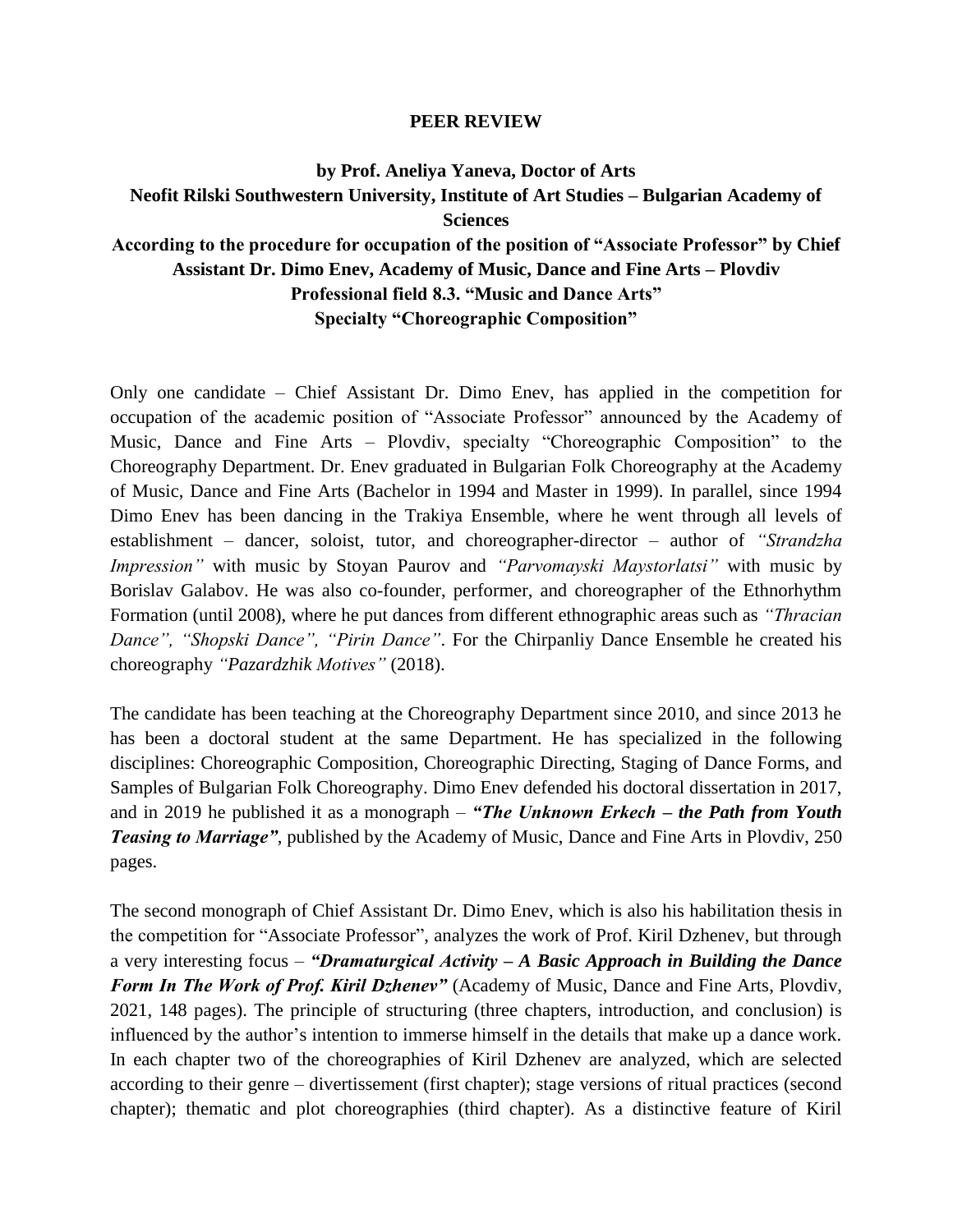Dzhenev's choreographies is his ability to build plot connections, which would presuppose a plot (story) and engage the viewer's attention on the constructed images and their interconnectedness. This, of course, does not diminish the quality of the choreography and of the movements, but it enriches it with additional connections and characteristics. It is these dramatic connections that Chief Assistant Dr. Dimo Enev seeks in the productions of Kiril Dzhenev.

The **first chapter** analyzes the choreographies *"Thracian Dance"* (1975) and *"Festive Thracian*  **Dance"** (1985), realized at different times in the Trakiya Ensemble. Although both dances are to the music of Todor Prashtakov, and both are related to the Thracian ethnographic area, the author's choreography differs significantly – both as a selection of movements used and as an impact. Formally analyzed dances can be treated as divertissements, but Chief Assistant Dr. Dimo Enev pays special attention to the structure of choreography – *male dance; female dance; outplaying*, which brings the staging closer to the dramatic compositional structure – *expositiondevelopment-denouement* /Koda/ and thus makes the choreography more effective. Dr. Dimo Enev compares *music and choreography* and comments on the use of specially selected *props* (a stick for the men in the *"Thracian Dance"* and a whip for the men in *"Festive Thracian Dance"*) and *costumes* (in the *"Thracian Dance"* women appear on stage one by one, but with their back to the audience, in order to use as an effect their simultaneous turning to the spectators when their picturesque aprons illuminate the stage). According to the opinion of Chief Assistant Dr. Dimo Enev, even in the divertissement form Kiril Dzhenev manages to identify relationships that will make the production dramaturgically effective.

The **second chapter** analyzes two works influenced by Bulgarian rites and customs – *"Kudi"* (1975) and *"St. George's Day"*. In *"Kudi"* not only the custom of caroling (related to the Bulgarian ritual system), but also the relationship between a girl and her chosen one (leader of the carol company) is very convincingly traced and this is the "bridge" that connects the *theme* of the custom and the *plot* in the author's vision of the work. Of course, the outplaying between the girl and the boy soloists and between the different groups is not missed. And a special moment of the choreographic construction, on which Chief Assistant Dr. Dimo Enev pays special attention – in the "heating" of the dance, which at this point has reached a kind of culmination, Kiril Dzhenev unexpectedly stops it and through the introduction of a new character (the host in this case) begins to build a new culmination. Thus, the choreographer increases the tension and provokes the expectations of the viewer. Here, too, props are used – lanterns for the girls, which illuminate the night in anticipation of the carolers; Christmas shepherd's crooks for the men. The finale is unconventional – instead of the expected wild merriment, which to grow into Koda, the model of the musical *reprise* is used – the carolers leave the celebration, and the girls, staying at home, light their way from afar with flashlights. The girl and boy soloists are the last to separate, and so once again the emphasis is on their relationship, tacitly supported by her parents (the hosts of the celebration).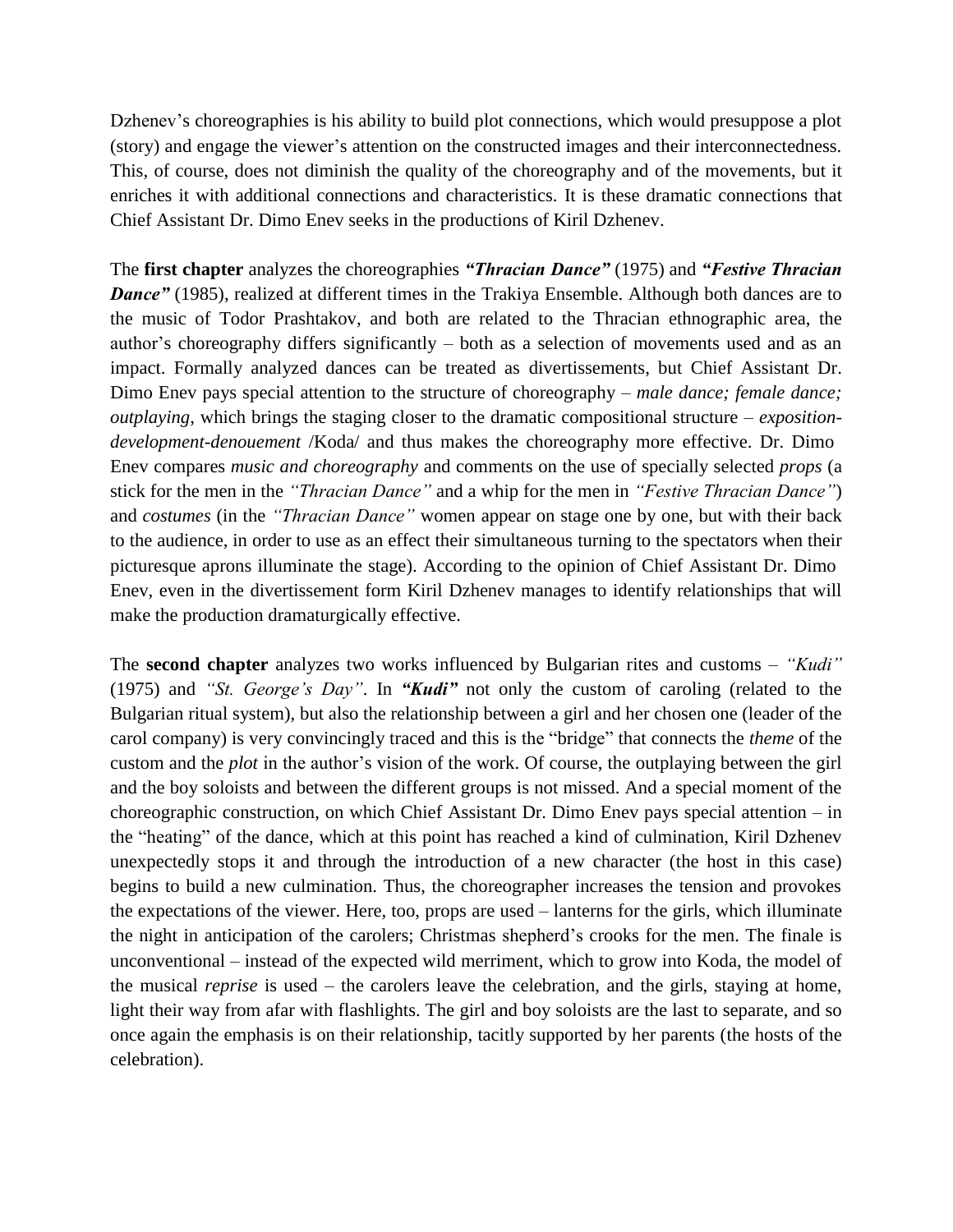*"St. George's Day"* is a thematic dance, recreating the different stages of the celebrations in different dance fragments: *female part – shepherds – male part – common dance*. In the analysis, Dimo Enev considers the production as being composed of two large parts: a *ritual part* consisting of two episodes – the girls howl the St. George's wreaths, and then the three shepherds appear (with crooks in their hands); and an *entertaining part* (also consisting of two episodes) – a youth dance and a general mixed dance. This makes the construction of the work and the articulation of ritual and merriment more visible. Special attention is paid to the symbolism of the shepherd's crook and its owners, who is treated not only as a guide, but also as a "savior, who accompanies the souls of the dead to the underworld" (p. 74). As well as the connection between the wreaths of the girls (symbol of the awakening nature) and the shepherd's crooks, on which the girls place (string) their wreaths. Although rather thematic as a genre characteristic, the dance *"St. George's Day"* reaches a kind of generalization, especially when it comes to the symbolism of the attributes – a wreath; shepherd's crooks; copper full of milk to symbolize high yields; a towel with soil from the ground that is tied tightly to prevent "bad eyes" and reduction in milk production.

The entertaining part is more in a divertissement form: *male dance – general dance*. And according to Chief Assistant Dr. Dimo Enev: *"… the multifaceted design and realization of the author leads us to the thematic dance suite, where the dramatic line is carried by the ritual characters, props, and their actions, and the form is structured by the author's thought to achieve festivity and solemnity"* (p. 86).

The **third chapter** also deals with two works – *"Ovchar and Yuda Devoyka"* and *"Horo in Sofia"*. The first of them – *"Ovchar and Yuda Devoyka"* – is definitely a story. Which once again confirms the idea that with a masterful construction of the choreographic material and the correct arrangement of the individual episodes, even through the Bulgarian folk dance a plot (action) can be built. Both the choreography and the music and structure of the work are analyzed – the appearance of the boy with his companions, who continue on their way and he is left alone; the appearance of Yuda Devoyka, followed by her companions; the duet of the boy and the wood-nymph, accompanied by her friends; the key moment when the boy takes out the towel with the herb and it repels the wood-nymphs, and with them Yuda Devoyka; the boy remaining standing with the herb in his hand, and as in a reprise his companions returning and taking him away, still dizzy from the experience.

*"Horo in Sofia"* (1985) from my point of view is built on a suite principle, in which the groups of people used are distinguished by ethnicity – girls from Shopluk; two buffoons; girls from Samokov; the dashing girls from Vakarel; two guardsmen; and the soldiers with their commander. Each newly formed group comes into contact with the previous one and thus a variety is obtained, ending with the final common dance. The work is analyzed in great detail in terms of choreography, musical and song accompaniment, costumes, and props, as the main characteristics of each group of dancers are presented not only in the movements but also in the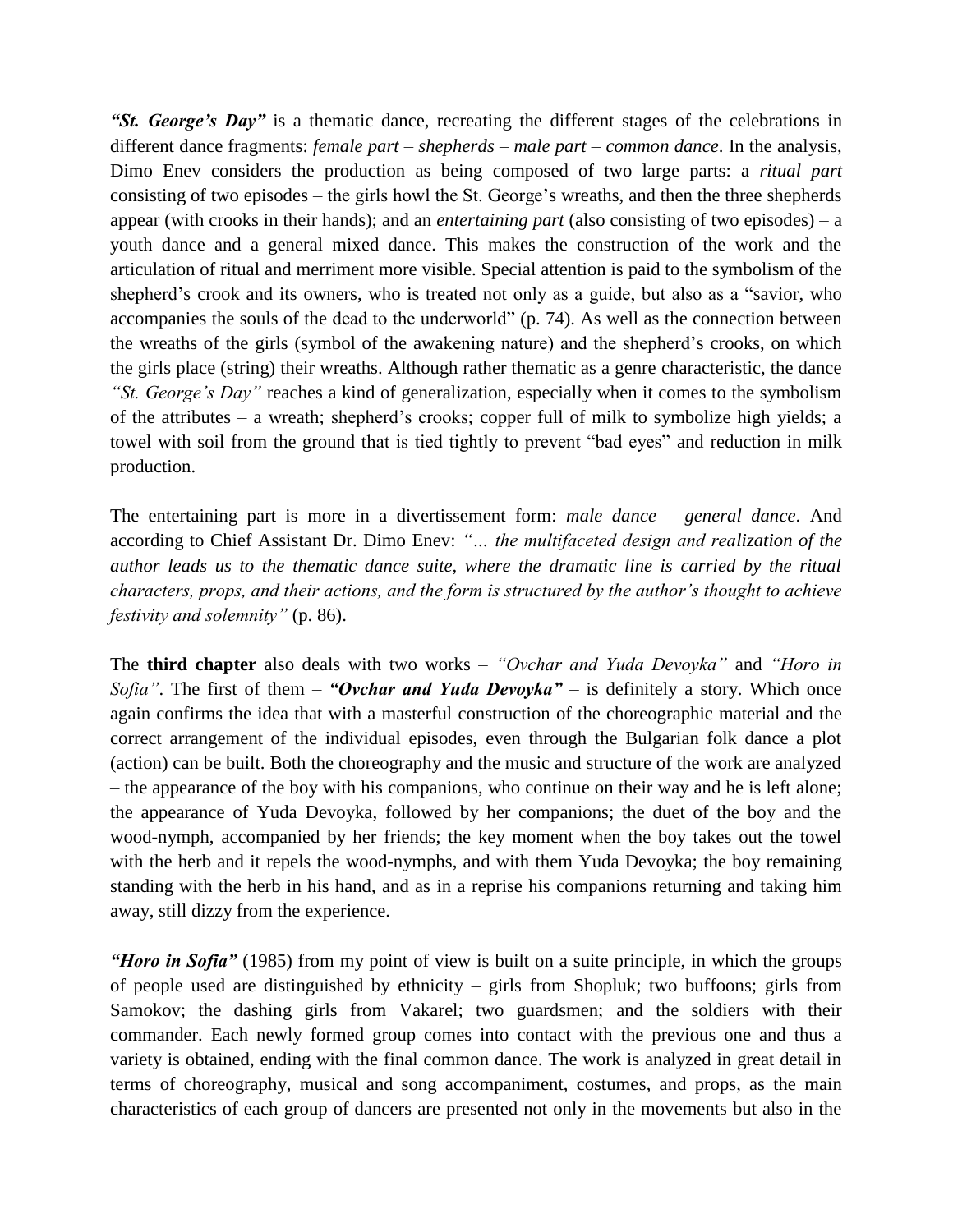gestures and postures. The finale is unusual, again treated as a reprise – the soldiers with a marching step gradually move away and those who came to the dance disperse.

This model with *exposition-development-reprise* is very well presented in the description and to some extent most prominent in *"Kudi", "Ovchar and Yuda Devoyka", "Horo in Sofia"*.

The six analyzed works are selected according to their desire to achieve effectiveness in the dance exhibition and to show the relationships between the characters, which in some of the productions grow into a plot. The habilitation work *"Dramaturgical Activity – A Basic Approach in Building the Dance Form In The Work of Prof. Kiril Dzhenev"* presents its author Chief Assistant Dr. Dimo Enev as a professional who knows how to understand the details, to make the connection between dance, music, props, and costume and to bring to the fore the important moments that build dramatic accents even in non-plot (divertissement) or thematic dances. I believe that the work is a contribution both from the point of view of folklore and as a scientific research, deriving important interactions between choreography and music; choreography and drama; choreography and props. The research is in-depth and with knowledge of the matter, not to forget that here Chief Assistant Dr. Dimo Enev can also use his knowledge of Bulgarian folk dance, choreographic composition, and choreographic directing.

In connection with the habilitation work, Dr. Enev presents three published articles:

- **D. Enev,** *"Ovchar and Yuda Devoyka – the Creative View of Prof. Kiril Dzhenev to the Mysticism of the Rhodope Folklore"* – Collection of reports from the Science, Education and Innovation in the Field of Art International Scientific Conference, 24.10.2019 – 26.10.2019, Prof. Asen Diamandiev Academy of Music, Dance and Fine Arts, Plovdiv, 2019, ISBN 978-954-2963-56-1, pp. 333-339.
- **D. Enev,** *"The Ritual Transformation of Caroling from the City of Saedinenie into the Kudi Dance" by Prof. Kiril Dzhenev" –* Collection of scientific reports, Prof. Asen Diamandiev Academy of Music, Dance and Fine Arts, Plovdiv, 2019, ISSN: 1313-6526, pp. 63-71.
- **D. Enev**, *"The Effective Approach in the Construction of the Divertissement Dance – A Key Feature in the Work of Prof. Kiril Dzhenev" –* Collection of reports from the Spring Scientific Readings National Scientific Conference, 2020, Prof. Asen Diamandiev Academy of Music, Dance and Fine Arts, Plovdiv, 2020, ISSN 1314-7005, pp. 112-119

Dr. Enev presents information about five citations of his theses in monographs and articles by fellow folklorists.